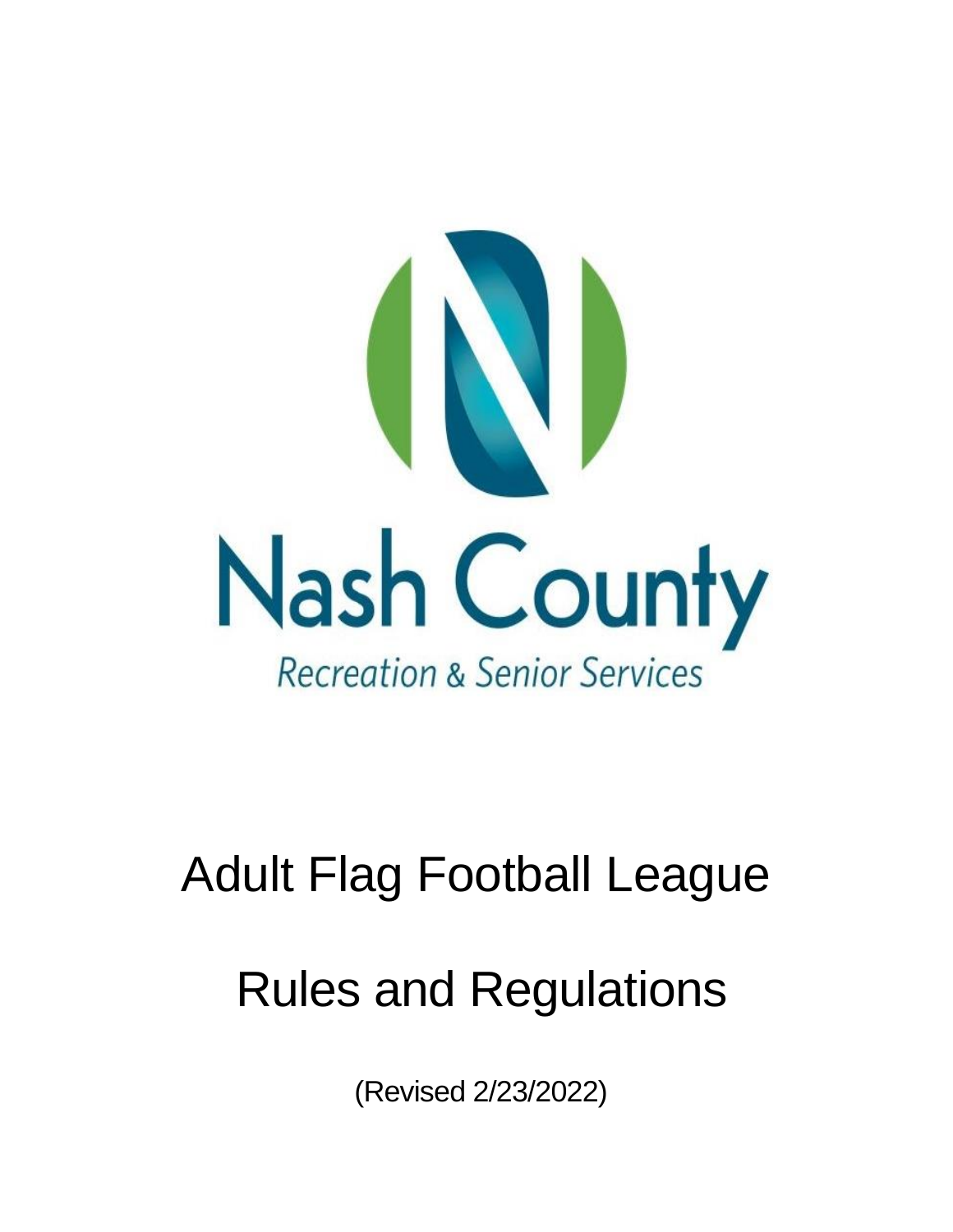# **Table of Contents**

| L           |  |
|-------------|--|
| II.         |  |
| III.        |  |
| IV.         |  |
|             |  |
|             |  |
|             |  |
|             |  |
|             |  |
|             |  |
|             |  |
|             |  |
| $V_{\rm c}$ |  |
| VI.         |  |
| VII.        |  |
| VIII.       |  |
| IX.         |  |
| <b>X</b> .  |  |
| XI.         |  |

# **League Director**

**Travis Thompson** Phone: (252) 532-1001 Email: travis.thompson@nashcountync.gov

All playing rules listed below will govern league play. In the event a situation is not listed below, it will default to the 2017-2018 National Intramural Recreational Sport Association (NIRSA) Flag Football Rules Book.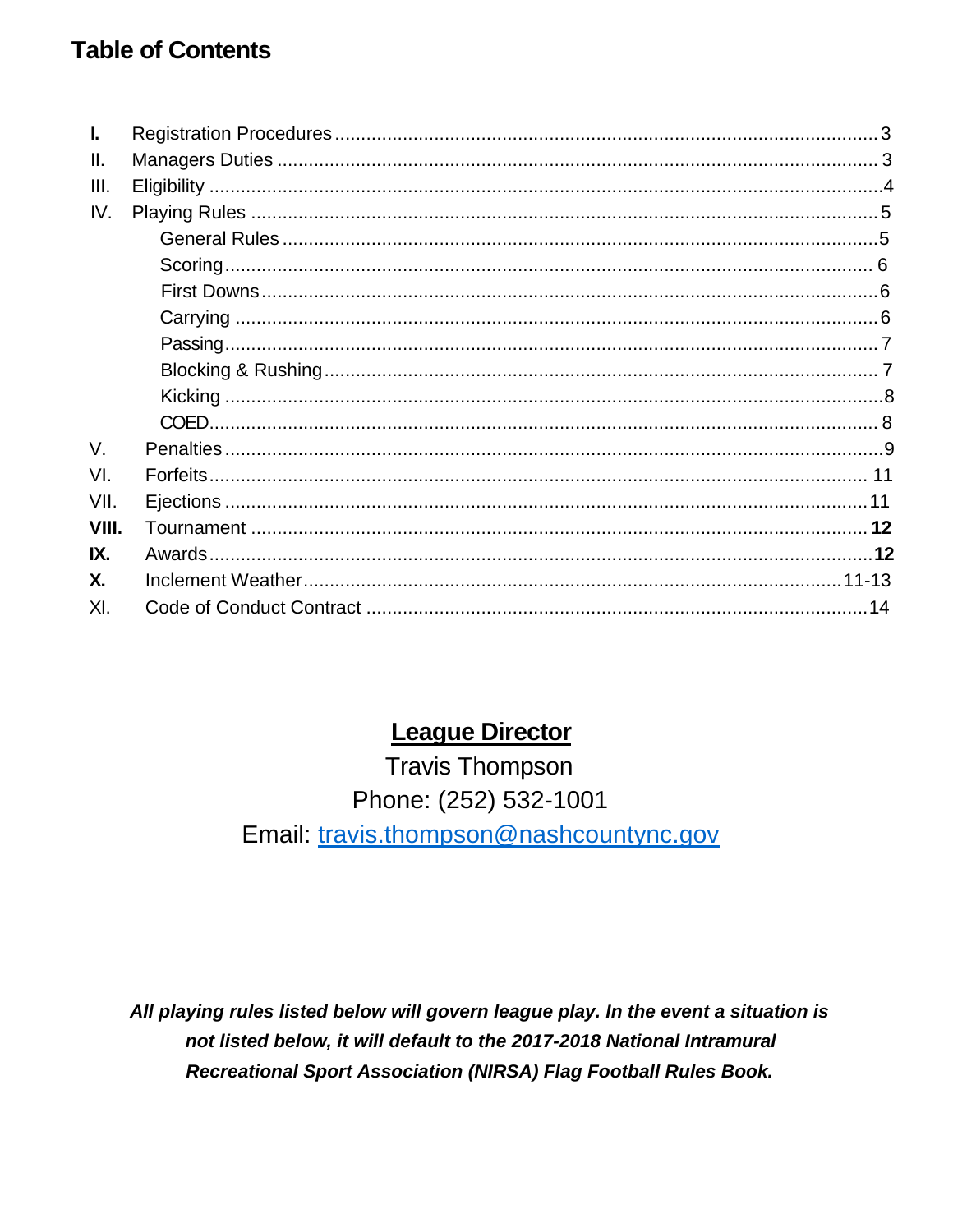# Registration Procedures

## **A. Team Registration:**

a. **\$300.00 per team** - Includes minimum of 8 regular season games and a single elimination post-season tournament.

## **B. Player Registration:**

- a. In addition to the team fee, a participation fee of \$20 is required for each member on the team roster, which includes players, coaches, and managers.
- b. Player registration forms are required for each member on the team roster which includes players, coaches, and managers.

## \*\* **Player registration fees and registration form must be on file with NCPR by 7pm on the Friday before the game in which he/she is to play.\*\***

## **C. Payment of Fees:**

- a. All fees must be paid at Parks & Recreation Office
- b. Please make checks payable to Nash County Recreation & Senior Services

## D. **Manager Meeting:**

- a. A MANDATORY meeting for managers or team representatives will be held at the conclusion of team registration.
- b. Failure to attend this meeting (manager or team representative) will result in removal from the league with a full refund.

# **E. Refund/Credit Policy:**

- a. NCPR will give partial or full *refunds* for the following reasons:
	- i. Classes/programs cancelled due to lack of participant interest, and/or
	- ii. Valid medical reasons on the part of the participant, and/or
	- iii. Participant is dissatisfied within the first two (2) meetings of a program and contacts NCPR staff within five business days after the second meeting for a refund.
- b. Other valid reason for exiting programs will be considered for program *credit.* NCPR must be notified at least two (2) working days prior to class/program starting date in order for NCPR to be able to fill program vacancy.
- b. Recreation Director must approve a refund or a credit for program or portion of programs deemed appropriate.
- c. Credits can be used only by participants or his/her immediate family members.

# **Managers Duties**

A. It shall be the duty of each manager to see that the official roster, player registration forms, and entry fees are delivered to the Recreation Department as stated on the Flag Football Deadline and Fact Sheet. Each team isrequired to register during assigned registration dates. Team managers are responsible for signing player

registration forms to verify all players are of proper age.

- B. It is the responsibility of each manager to assure that all players on their team are eligible and understand the rules and regulations of the NCPR Flag Football League.
- C. Managers or team captains are the only ones allowed to question the referee.
- D. Managers are to see that all players are in the proper uniform and that the players stay in the respected areas (between the 20-yard line markers and two yards off the sideline).
- E. Each manager is responsible for their team and spectators' conduct at and around the park. NCPR will not tolerate abusive language, consumption of alcoholic beverages on county property, litter, or other irresponsible

acts.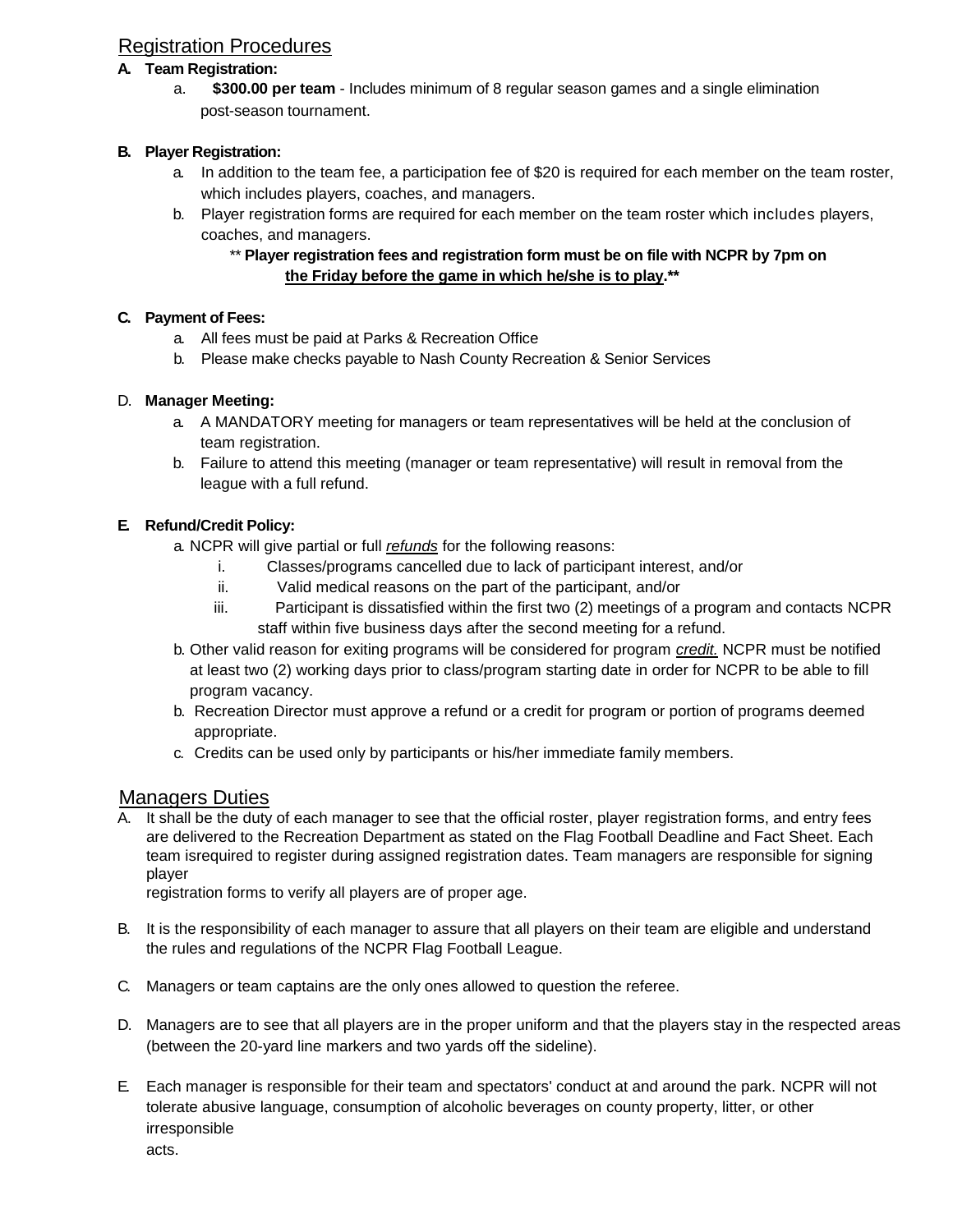- F. Each manager is responsible for appointing two (2) team captains. One on the offense side of the ball and one on the defense side of the ball. Captains will be the only designated players to accept or decline penalties. Managers can also be the team captain.
- G. Only the team manager should contact NCPR after 12pm, in case of inclement weather.
- H. Each manager is responsible for contacting NCPR concerning the rescheduling of games.
- I. Notify the Recreation Department of any changes of team manager contact information.

## III. Eligibility

- A. All participants must be 16 years of age prior to participation and are required to pay the appropriate fee and complete a registration form to be considered an eligible player. Proper Identification is required.
- B. Player registration fees and forms must be on file with NCPR by 7pm on the Friday prior to the game in which he/she is to play.

**NOTE:** Once a player plays in one regular season game for a certain team, they may not switch teams. No player will be allowed to play with more than one team in a division.

- C. A player must be entered on the team roster prior to participation. Each roster is limited to 18 players, including manager and/or coaches.
- D. Roster additions may be made at Recreation Department during normal office hours. No additions will be allowed after **March 21,2022.** There will be **NO MINIMUM** number of games a player has to participate in to be

eligible for the post-season tournament, as long as they were on the roster prior to March 7th.

- **E. An illegal player** is defined as: a player participating under an assumed name and/or playing for a team in which he/she is not on that team's roster; or playing on more than one team in the same division.
- **F. An ineligible player** is defined as: a player who does not meet the requirements of the NCPR Code of Conduct [SEE PAGE 13]; or playing while under suspension.
- G. Any NCPR representative, official, or an opposing team all have the right to protest the legality of a player. NCPR has the right to check identification at any time; picture I.D.'s must be readily available upon request. This includes the right to check entire teams or just specific players in question.

**NOTE:** Any team found to be playing illegal players must forfeit the present game, those players will be suspended from the league for the next 3 scheduled games, and the manager will be suspended from the league for the next 5 scheduled games.

## **H. Uniform:**

- a. All uniforms must be complete by the beginning of the first regular season game.
- b. Each member of the team must have a shirt of the same color and must have a screen-printed or ironed-on number on the back of the shirt. Teams are not allowed to have duplicate jersey numbers (1 and 01, 3 and 03, 8 and 08, etc. are NOT the same number).
- c. Officials will not allow a player without the minimum uniform to play, and a team will be charged a forfeit if they fail to provide 4 players dressed alike.
- d. Shorts/Pants must be a different color than the flags with **NO BELT LOOPS OR POCKETS.**
- e. No protective equipment may be worn: i.e. helmets, shoulder pads or hip pads. All protective medical materials (tape, pads, etc.) must be approved by the Game Official.
- f. Molded cleats or tennis shoes are the only allowable footwear. **NO METAL, SCREW IN OR METAL TIPPED CLEATS ARE ALLOWED.** Shoes must be worn at all times.
- g. Shirts must be long enough so they remain tucked in the pants/shorts during the entire down or short enough so there is a minimum of 4" from the bottom of the jersey to the player's waistline.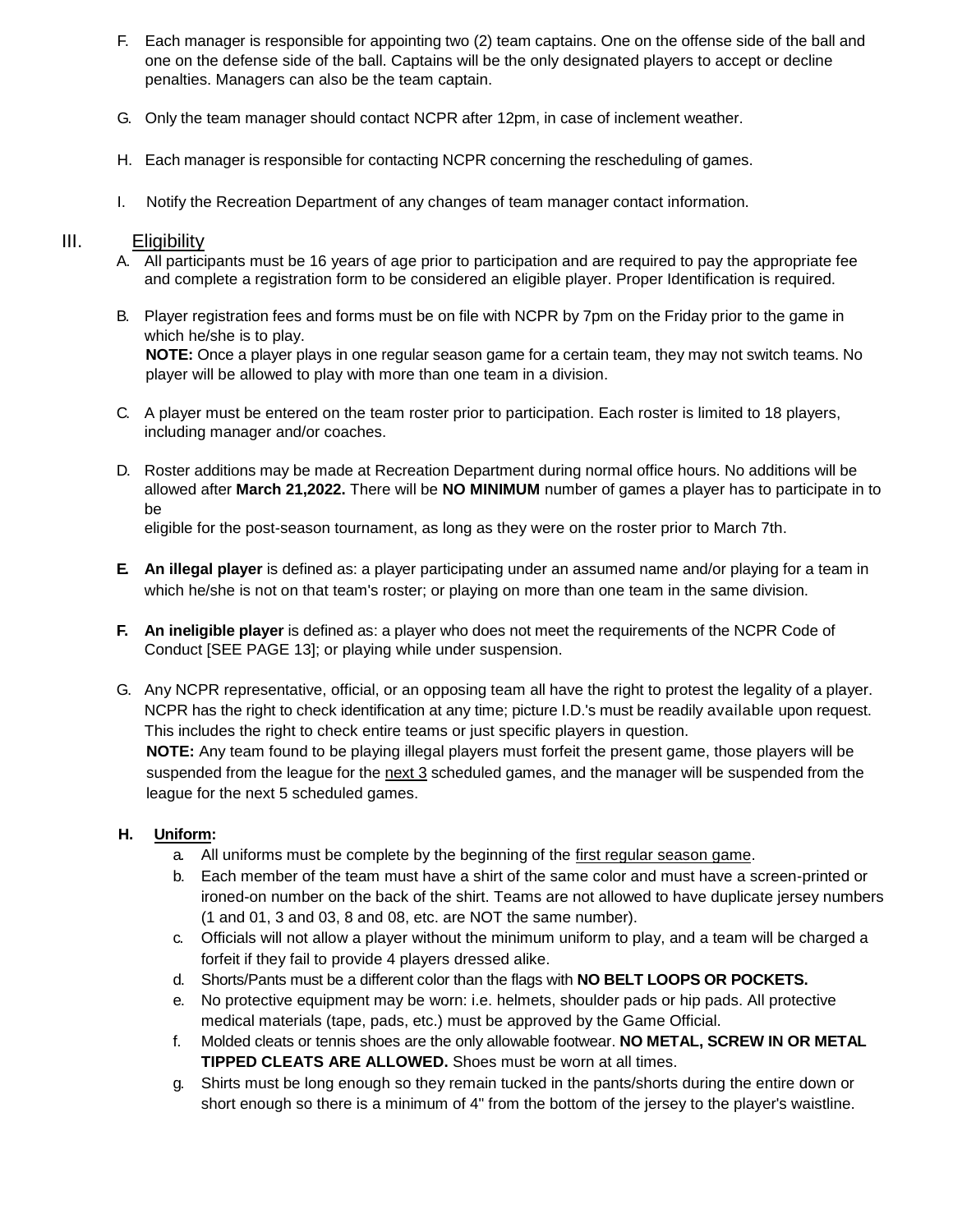h. Only flags supplied by NCPR may be used; players may be asked to show the Site Supervisor a **VALID I.D.** at the field in order to receive flags.

i. NCPR shall provide a regulation-sized game ball. J. Player may wear protective equipment providing it does not offer the person an unfair advantage. (gloves are allowed)

# Playing Rules

*All playing rules listed below will govern league play. In the event a situation is not listed below, it will default to the National Intramural-Recreational Sports Association (NIRSA) Flag Football Rules.*

## **GENERAL RULES**

- A. A game shall consist of (2) two 22-minute halves with running time.
	- a. During the first 20 minutes of the First and Second half, the clock will stop only for a team or official time out.
	- b. During the last two minutes of the first and second half, the clock will only stop on stop on team or official time outs, penalties, or if a player goes out of bounds.
	- c. After a stopped clock**, time will begin at the snap of the ball**
	- d. When a team is awarded a new series in the final 2 minutes of the game, the clock starts on the snap.
	- e. The clock will Not run during a P.AT. attempt in the last 2 minutes of 1st & 2nd half.
	- f. Half time will be 5 minutes in duration.
		- g. The Back Judge is the Official Timer.
- B. A grace period of 5 minutes will be allowed for all games from the scheduled start time. Teams must have 4

eligible players on the field prior to the grace period running out.

- C. Each team is allowed three 60-second time outs per half.
- D. Once the ball is marked ready for play, a team has 25 seconds within which to snap the ball.
- E. A team may defer its toss option to the second half.
- F. Once a team captain declares a punt or makes a choice of going for a 1, 2 or 3 point conversion after scoring

a touchdown, he/she may change the decision only if a charged time out is granted to either team.

- G. Only seven players per team are allowed on the field at a time. A minimum of four players is necessary to begin play. The game may be continued with fewer than 4 players if the team has a chance to win.
- H. The offense is only required to have the snapper on the line of scrimmage.
- I. All plays must originate with a snap from center. This snap must be received at least 2 yards behind the offensive scrimmage line. The snap does not need to be made between the legs of the snapper. The distance is determined by the point at which the ball is first touched following the snap.
- J. Only **one** offensive player may be in motion when the ball is snapped. This motion must begin more than one second before the ball is snapped, and must be parallel to or away from the line of scrimmage. A player may go in motion from the line but IS NOT considered being a player on the line.
- K. After the ball is ready-for-play, each player of the offensive team must momentarily be within 15 yards of the ball prior to the snap before moving closer to the sideline.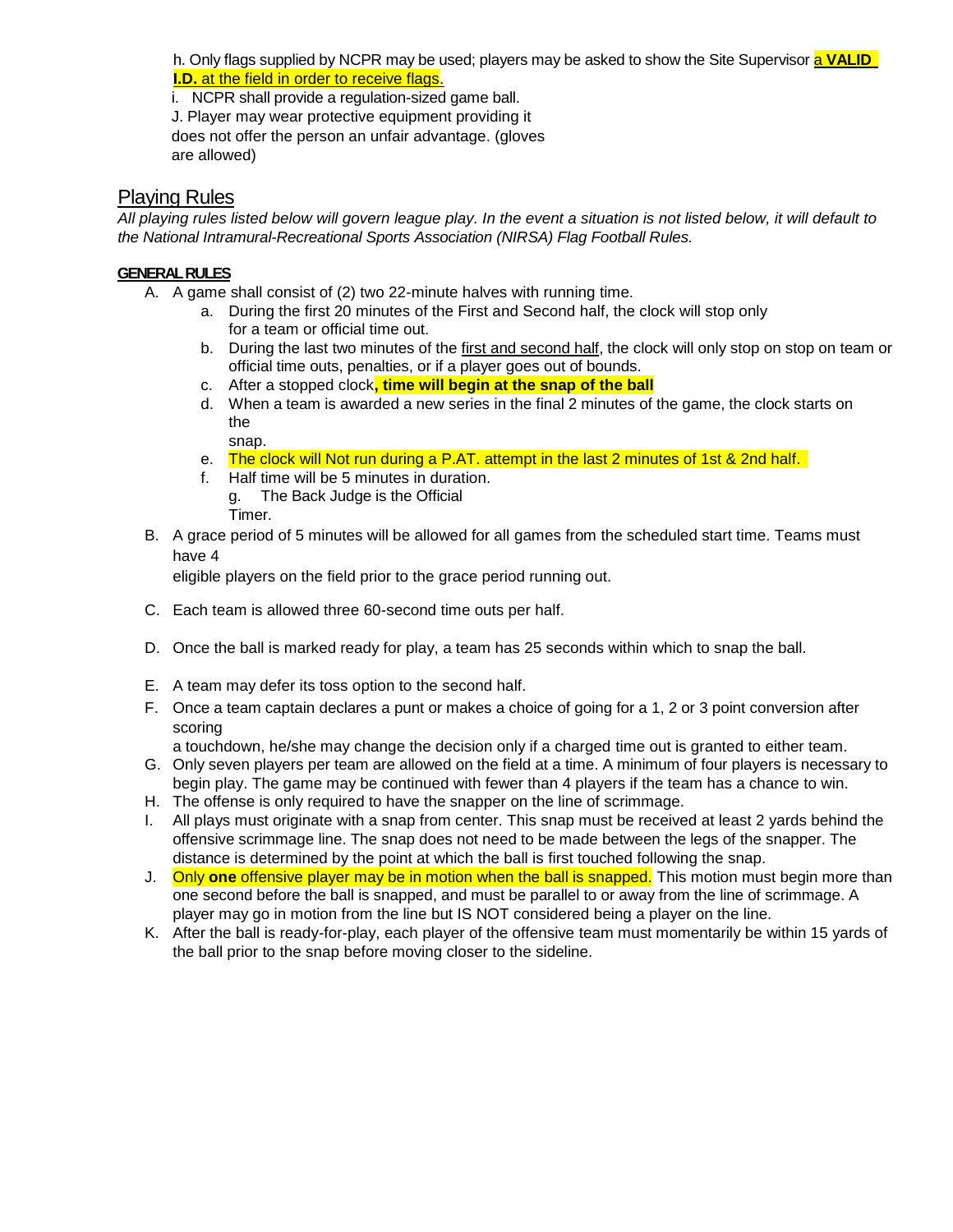- L. No defensive player may be closer than 1 yard to the line of scrimmage during all scrimmage downs. Defensive players may not break the neutral zone until the ball is snapped. **Players may line up on the line of scrimmage, but they cannot blitz. A player MUST be at least 5 yards back at the blitz line held by the official.**
- M. **Turnover on Downs Ruling**: when a team's offense has used all of their downs but has not progressed downfield enough to earn an new set of downs, the resulting turnover gives possession of the ball to the team currently on defense. **They will begin their own 4 down series, from the spot of the ball.**
- N. Offensive players are responsible for helping retrieve the ball after a down has ended.
- O. All players not in the game, and spectators, must remain between the 20-yard line markers and two yards off the sideline.
- P. Alcoholic beverages will not be allowed at any time on County property or properties used by Nash County. If in the opinion of the official, League Director, or any NCPR Staff, a player or manager/coach has been drinking and is not removed from the game and playing area after the manager of the team involved has been notified, the game will be forfeited.
- Q. Any person using profane or vulgar language will be removed from the field. If a player is removed from the field for unsportsmanlike conduct, he/she shall be **automatically suspended for the next game** played, as well as being in jeopardy of being banished from the league, pending review by the Recreation Staff.
- R. Players/coaches are not allowed to smoke on Nash County Facilities.

## **SCORING**

**A.** Point values will be as follows:

| -Touchdown:              | 6 points |
|--------------------------|----------|
| - Safetv:                | 2 points |
| - PAT from 3 yard line:  | 1 point  |
| - PAT from 10 yard line: | 2 points |
| - PAT from 20 yard line: | 3 points |

- **B. Touchdown verification:** The player scoring the touchdown must raise his/her arms so the nearest official can de-flag the player. If the player is not de-flagged with one pull, and the official determines the flag belt has been secured illegally, the touchdown is disallowed, the player is disqualified and it is a foul.
- **C. Tie-Breaker:** Should a game end with a tie score, the following system shall be used:
	- a. Coin toss with the following options.
		- i. Offense or defense
		- ii. Goal Both teams will use the same goal on offense.
	- b. Each team is allowed a series of 4 downs in which to score from the 20-yard line. A series is ended by:
		- i. Scoring a touchdown, PAT is attempted; if needed.
		- ii. **Interception -The ball is Live, for the defensive team to return. If the defensive player is ruled down/ flag is pulled. They will begin their 4 down series, if available.**
	- c. If the score still remains tied, each team will have another 4 down series with the opposite team having 1st option of offense or defense. This type of play will continue until a winner is determined.
- **D. Mercy Rule:** If a team is **19** or more points ahead when the Referee announces the 2-minute warning for the second half the game shall be over. If a team scores during the last minute of the second half and that score creates a point differential of 19 or more the game shall end at that point.

## **FIRST DOWNS**

- **A.** A first down is awarded to a team when they advance the ball across the next 20-yard marker. Four downs will be allowed to complete the task.
- B. Only one first down per series of possession can be obtained at each 20-yard marker.

## **CARRYING**

**A.** A runner shall not flag guard by using his/her hands, arms, or the ball to cause contact between the runner and an opponent that denies the opponent the opportunity to pull or remove the flag. Spinning or jumping to avoid being de-flagged is legal. Actions such as slapping with the hand or stiff-arming are examples of flag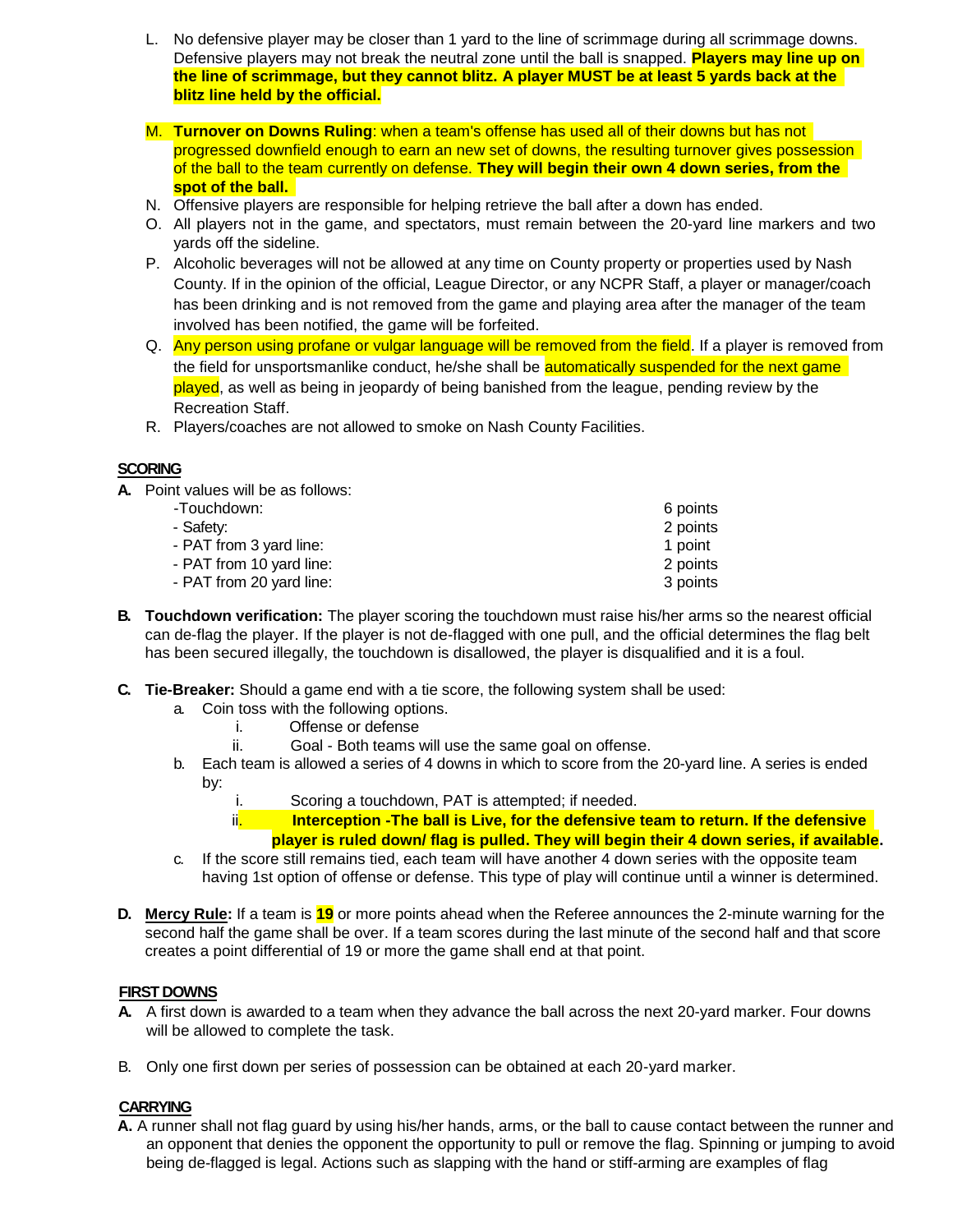guarding.

- B. If a player **inadvertently** loses their flags or it is pulled by the opposition before gaining possession of the ball, the play will continue and the player must be downed by **a one hand touch,** between the shoulders and knees, including the hand and arm.
- C. A player will be ruled "down" when any part of their body other than the hand or foot touches the ground.
- D. The defender may not hold or tackle the runner while de-flagging the ball carrier.

E. A fumbled or muffed ball is dead when it strikes the ground. **However, interceptions are live and may be returned for a touchdown.**

- F. **Inadvertent Whistle:** When an inadvertent whistle occurs while a ball is in player possession, the offensive team will have the option of taking the play with the ball spotted at its location when the whistle blew or replay the down. If the ball is loose following a backward pass or fumble, the team will have the option of taking the ball at the spot where possession was lost or replay the down. During a legal forward pass or any kick, if an inadvertent whistle occurs, the ball is returned to the previous spot and the down replayed.
- G. It is illegal to attempt to steal a ball in a player's possession.
- H. In pulling a flag and/or touching a ball carrier, a defender's feet MAY leave the ground. Diving is legal by defensive or offensive players however; the diving player is still responsible for any contact which they initiate.

## **PASSING**

**A.** A forward pass may be thrown from any point behind the line of scrimmage. **Once pass is completed, Teams will have TWO lateral pass during every Set of Downs (EXP. Every time a team's offense gets a first down, their TWO Lateral will reset) Teams' are NOT ALLOWED to stack lateral passes you only get two every set of downs. If a team uses more than two lateral pass during their set of downs, the play will be blown dead and will have FIVE(5) YARD Penalty. The penalty will be enforced from the CATCH of the Thrid(3) Pitch.**.

- B. All incomplete backward passes shall be marked down at the point of ground contact.
- C. Only 1 forward pass may be attempted from behind the line of scrimmage on a given play.
- D. A forward pass is **illegal** if:
	- a. It is thrown from beyond the line of scrimmage.
	- b. It is intentional grounding.
	- c. It is thrown after a change of possession.
	- d. The passer catches his/her untouched forward/backward pass.
	- e. It is the second forward pass during a play.

E. A player must have complete possession of the ball and first land inbounds to be a legal reception. **Only one foot is required for a pass to be a legal reception inbounds.**

- F. A pass intercepted in the end zone may be advanced.
- G. If the passer is de-flagged prior to releasing the ball, the ball is dead at that spot and the down has ended.
- H. If an offensive player goes out-of-bounds on their own volition and returns inbounds, it is an illegal participation foul.
- I. Contact is required for pass interference to be called (non-contact face guarding is no longer a foul).
- **J. Roughing the Passer:** Defensive players must make a definite effort to avoid charging into a passer after it is clear the ball has been thrown. No defensive player shall contact the passer who is standing still or fading back as he/she is considered out of the play after the pass.

#### **BLOCKING & RUSHING**

**A.** No part of the body except the feet shall be in contact with the ground and the feet must remain on the ground for the duration of the block.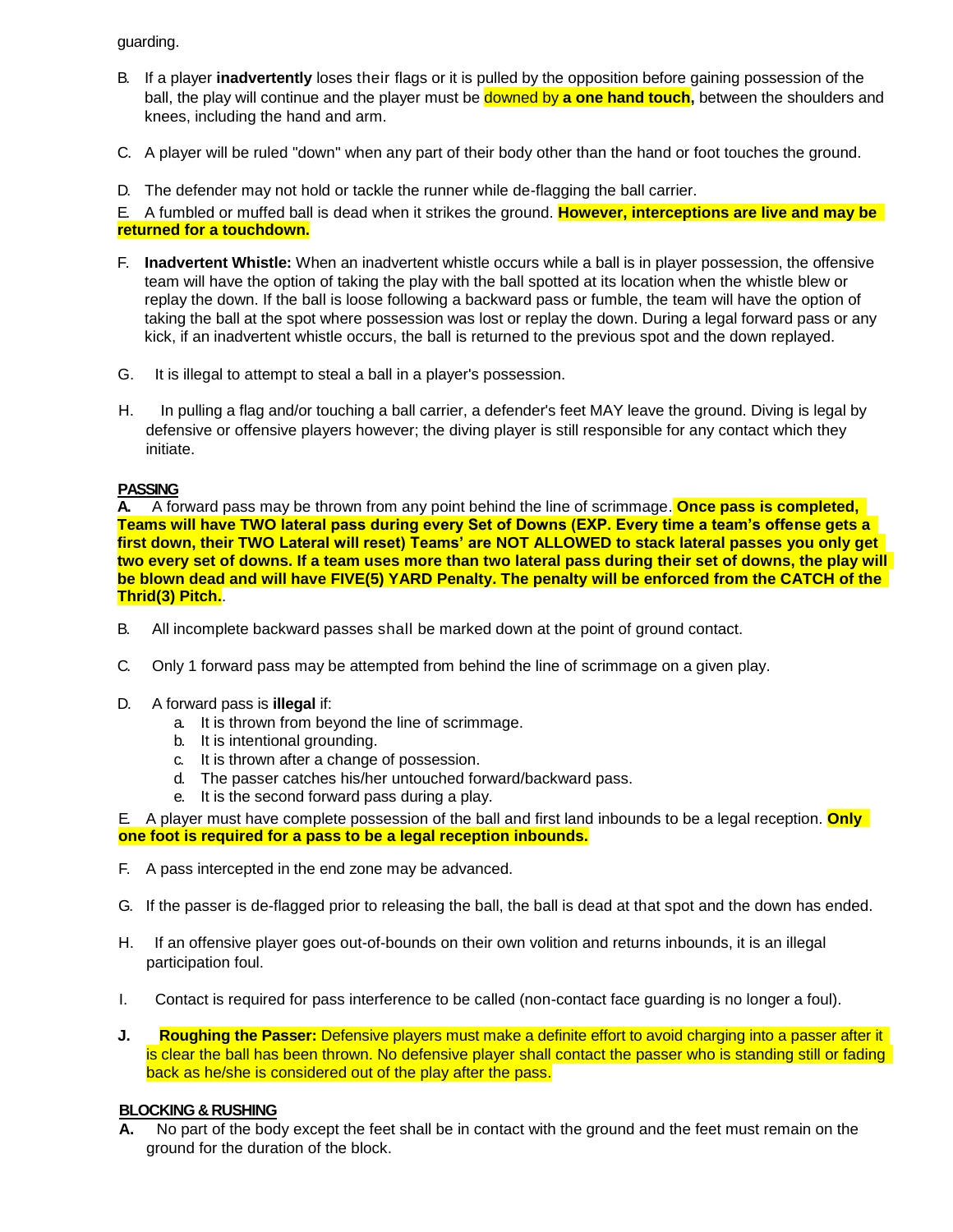- B. Blocking will be by **SCREENING ONLY**, meaning, a blocker must hinder a defender's movement through positioning rather than body contact.
- C. During a block, the body must remain upright with elbows and hands touching the body at the side or behind the back.
- D. While incidental contact may occur, blocking/rushing penalties will be called against the player who initiates contact.
- E. The defense may not use hands, arms, or legs as a wedge to gain an advantage over a blocker.

## **KICKING**

- A. There will be no kickoffs or free kicks. Possessions beginning a new half will begin on the 3-yard line.
- B. Following any touchdown, the ball shall be placed on the 3-yard line with possession being given to the opponent of the scoring team.
- C. Following a safety, the ball shall be placed on the 3-yard line with possession being given to the team who just scored the safety.
- D. On each fourth down, the offense must announce prior to the ready for play whistle whether they will kick. Once the decision is made, it cannot be changed except if a Team A or Team B charged time-out is called, if a period ends, if a foul occurs, or an inadvertent whistle is blown any time prior to or during this down after the Team A captain's decision that results in the kicking team having the right to repeat the down again. In these situations, the Referee must ask the Team A captain whether he/she wants to punt or play and communicate this decision to the Team B captain. If a kick is to be made, the following procedures must be followed:
	- 1. The offense (no requirements for the defense) is only required to have the snapper on the line of scrimmage.
	- 2. The kicker must receive the snap at least two yards behind the center as for any other scrimmage play and the kick must be immediate.
	- 3. Any type of illegal delaying tactic will result in time being added back on the clock.
	- 4. Players of the kicking or receiving team may not advance beyond their respective scrimmage lines until the ball is snapped. The receiving team may attempt to block the kick after it crosses their scrimmage line.
	- 5. Once the ball is snapped, any receiving player may block the kick. Once the kick is blocked the ball is dead and the receiving team will take possession.
	- 6. If a defensive/ receiving player: contacts the plant leg of the kicker while his kicking leg is still in the air. slides into or contacts the kicker when both of the kicker's feet are on the ground. It is not a foul if the contact is not severe, or if the kicker returns both feet to the ground prior to the contact and falls over a defender on the ground
	- $7.$  Running into the Kicker. It is a foul for running into the kicker if a defensive player.
		- i. contacts the kicking foot of the kicker, even if the kicker is airborne when the contact occurs
		- ii. slides under the kicker, preventing him from returning both feet to the ground
	- 8. If the ball hits a receiving team player beyond R's scrimmage line and is then caught by a kicking team player beyond R's scrimmage line, the ball is dead, belongs to K, and a new series begins for K.
- F. The kicking team may catch, touch, muff or bat a punt in flight beyond their line of scrimmage if no receiving team player is in position to catch the ball.

G. A player on the kicking team who tackles, bumps or otherwise interferes with the returner before the ball is caught will be penalized. The officials will either call Fair Catch Interference (FCI), or Interference with the Opportunity to Catch (IOC).

H. A punt which breaks the plane of the goal line is a touchback. A punt may not be run out of the end zone

## **. ROUGHING/RUNNING INTO THE KICKER**

No defensive player may run into or rough a kicker who kicks from behind the line unless such contact:

- 1. is incidental to and occurs after the defender has touched the kick in flight
- 2. is caused by the kicker's own motions
- 3. occurs during a quick kick or a rugby-style kick
- 4. occurs during or after a run behind the line
- 5. occurs after the kicker recovers a loose ball on the ground
- 6. occurs because a defender is pushed or blocked (causing a change of direction) into the kicker
- 7. is the result of a foul by an opponent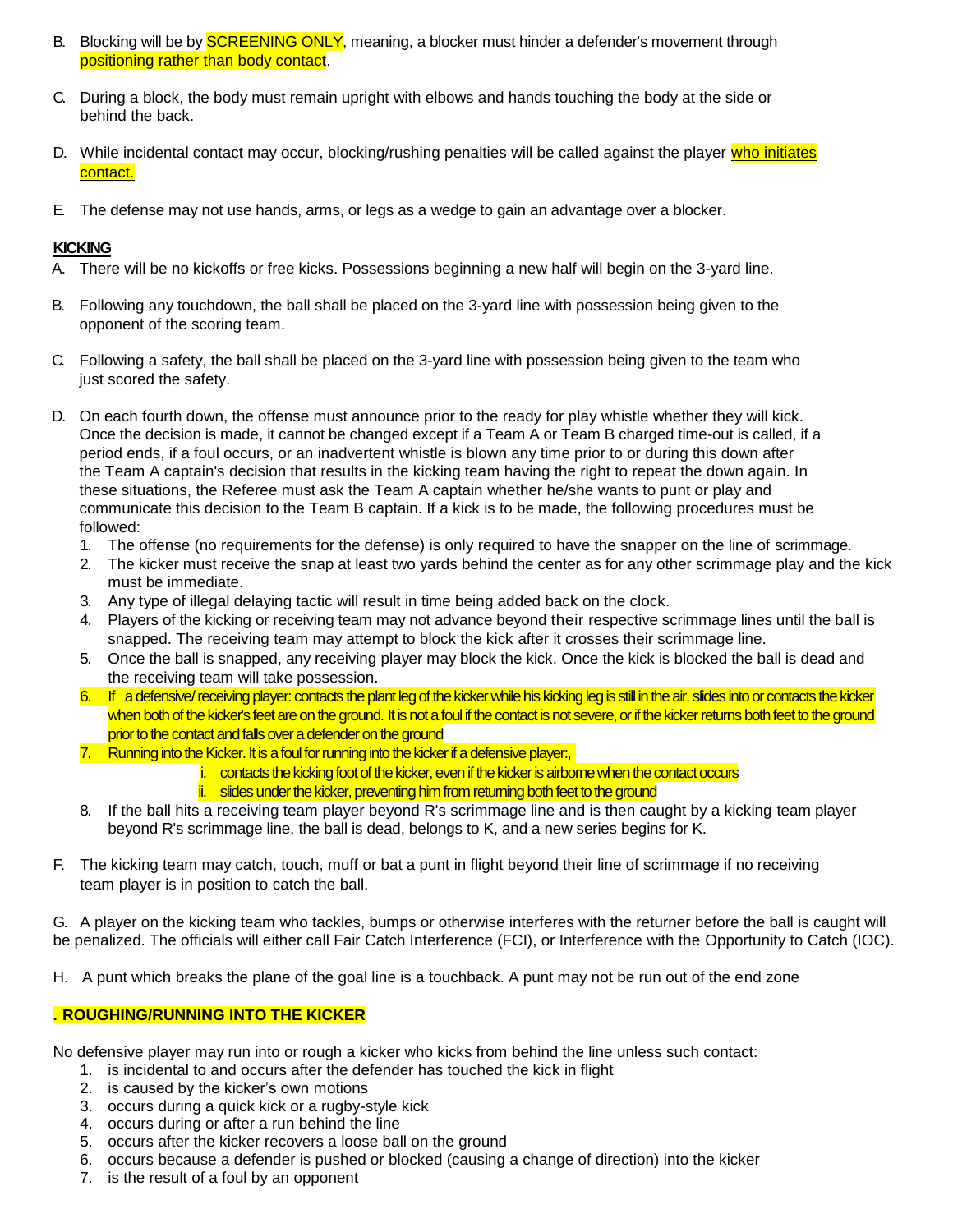# **Penalties**

A.) The offended team may have its choice of the penalty or the result of the play.

B.) When both teams commit an infraction during the same live ball period, regardless of the severity, the down is automatically replayed.

C.) When a live ball foul by one team is followed by a dead ball foul by the opponent, the penalties are administered separately and in the order of occurrence. When the same team commits a live ball foul followed by 1 or more dead ball fouls, all fouls may be penalized.

D.) All unsportsmanlike conduct penalties are penalized as a dead ball foul.

E.) If a team receives three unsportsmanlike penalties the game will be forfeited

F.) If a fight occurs on the playing field, all team substitutes are to remain in their team box. If a substitute enters the field to observe, separate participants, become involved in the fight, or whatever, he/she will be disqualified and a 10-yard unsportsmanlike conduct penalty will be enforced from the succeeding spot. Each individual substitute who enters illegally will be disqualified and penalized. Entering substitutes who are on the field for substitution purposes before the fight will not be penalized for being there if they do not participate in the fight.

G.) The second unsportsmanlike conduct penalty by the same player or non-player results in ejection.

H.) Establishing a Zone Line-to-Gain- Penalties for fouls with succeeding spot enforcement which occurs prior to the "ready for play" signal shall be administered **BEFORE** setting the zone line-to-gain box for a new series.

I. ) Establishing a Zone Line-to-Gain- Penalties for fouls with succeeding spot enforcement, which occur after the "ready for play" signal shall be administered **AFTER** setting the zone line-to-gain box for a new series.

J.) Loose Ball Play. Exception: The penalty for roughing the passer on a completed forward pass will be enforced from the end of the last run when the run ends beyond the neutral zone and no change of possession has occurred ("tack on").

K.) Safety/Goal Line. For a defensive foul, if the enforcement spot which is now the basic spot, is on or behind the offended team's goal line any measurement is from the succeeding spot or goal line.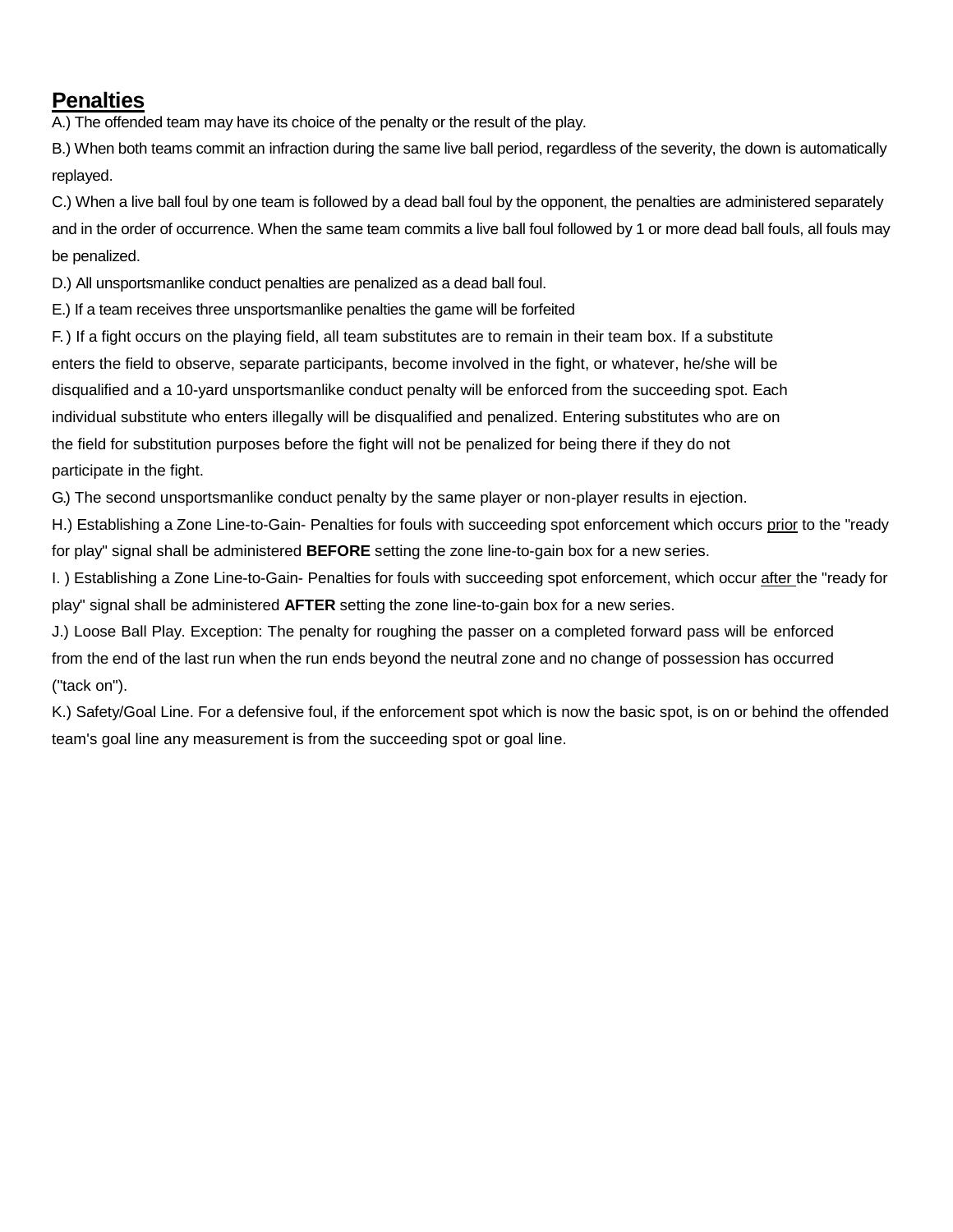# **Five Yard Penalties**

Failure to properly wear required player equipment **Encroachment** Illegal substitution Illegal formation, motion shift, snap (dead ball), or proceed Helping the runner Delay of game F.I.C/O.I.C is enforced at the spot of foul False start (dead ball) Illegal position (offensive player not within 15 yards Of the ball)

# **Ten Yard Penalties**

Personal foul Kick catch interference Roughing the kicker Illegal participation Protecting/guarding the flag Illegal removal of the flag belt Illegal batting Illegal use of hands, arms, legs or body Unsportsmanlike conduct (If a player flagrantly or maliciously tackles another player/runner) Unnecessary roughness Tackling the runner **(AUTOMATIC DISQUALIFICATION)** Fighting (an attempt by a player or non-player to strike or engage an opponent in a combative manner unrelated to football) includes acts such as attempting to strike an opponent(s) with the arm(s), hand(s), leg(s), or foot (feet), whether or not there is contact **(AUTOMATIC DISQUALIFICATION)** Intentionally contacting a game official physically **(AUTOMATIC DISQUALIFICATION)** Defensive pass interference (if intentional or flagrant, the team may be penalized an additional 10 yards) Offensive pass interference (10 yards) Roughing the passer, plus automatic first down Steal or attempt to steal ball from ball carrier Consecutive encroachments in the same interval between downs Illegally secured flag belt (if by Team A will also result in player disqualification and loss of down, if by Team B will also result in player disqualification and automatic first down) UNFAIR ACTS

# **Loss of Down Penalties**

- Illegal forward pass if by Team A (5 yards)
- Illegally secured flag belt on a touchdown or Try by Team A **(AUTOMATIC DISQUALIFICATION)**
- Illegal backward pass if by Team A (5 yards)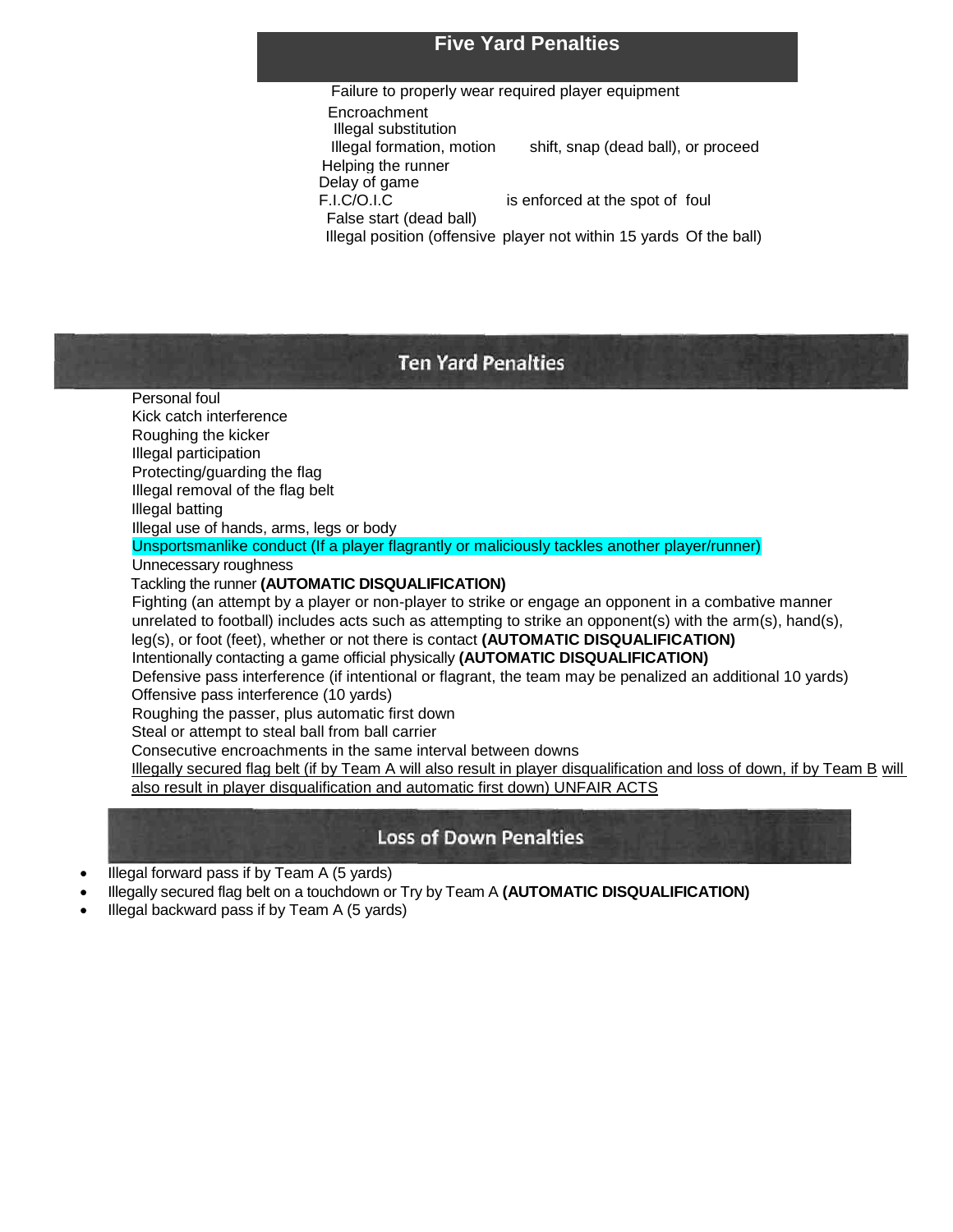# VI. Forfeits

A game shall be forfeited for violation of the following: If a team scheduled to play, fails to place at least 4 eligible players at the start of the game or drops below 4 players and, in the opinion of the Referee, no longer has a chance to win; if a team or any member of a team shall delay the progress of a game, the opposing team could be declared the winner; if a player or manager engages in an argument with officials and refuses to continue the game, he/she will be ordered off the field. Failure to comply with the officials could mean a forfeit for his/her team. In case of a double forfeit, both teams will be charged with a loss. Any team not in compliance with the Code of Conduct could also result in a forfeit. If a team forfeits 3 games (which includes all call ahead forfeits), that team shall be removed from the league. All players on a team that have forfeited out of the league will not be allowed to play the remainder of the season with another team in that league.

## VII. Ejections

- A. A player who is ejected from a game will be required to leave sight and sound of the facility within 2 minutes. If a player fails to leave after an ejection, the game will be forfeited by the officials. Managers should see that your player leaves promptly.
- B. If any player is ejected from the game he/she shall be automatically suspended for a minimum of one game, additional punishment could be handed down pending review by NCPR staff.

Possible actions include:

One game suspension

Multiple game suspensions and a meeting with the Recreation Staff Season suspension and a meeting with the Recreation Staff Indefinite suspension

C. If the player is ejected a second time, he/she will be suspended for the remainder of the season, or if circumstances so warrant, be suspended from participation in any program and/or facility of Nash County Parks & Recreation Department indefinitely, pending review by NCPR staff.

| Factors that may suggest a more lenient penalty include: | Factors that may suggest a harsher penalty include:         |
|----------------------------------------------------------|-------------------------------------------------------------|
| First offense                                            | Personal attack on NCPR staff, referrers and spectators     |
| Apparent desire to reform                                | Failure to leave sight & sound of facility within 2 minutes |
| Leaving sight and sound of facility within 2 minutes     | Violation of law                                            |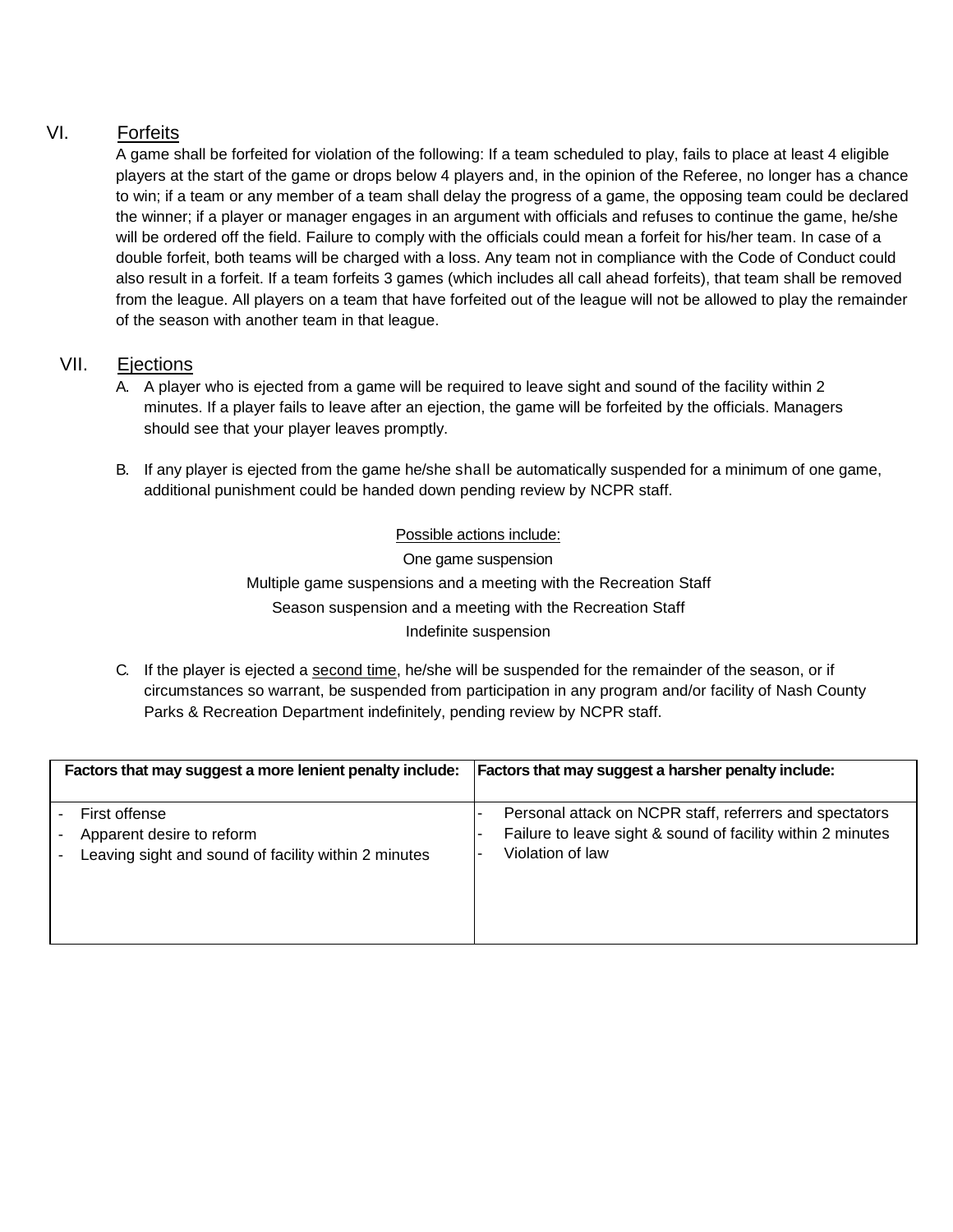- D. **Ejection Review Process:** Within 48 hours of a player being ejected, the Recreation Staff will initiate a review process consisting of:
	- 1. Gather written reports and document eyewitness accounts of the event(s) that took place from individuals involved. This may include the site supervisor, game officials, and other players.
	- 2. After all information is gathered, the Recreation Staff will review all documentation. Once all documentation is reviewed, severity of the penalty will be determined as outlined in this manual. NCPR has the authority to decide the severity of the situation.
	- 3. The player will be informed by the Recreation Staff of the penalty and at this time, a meeting with the involved player, their team manager and Recreation Staff may be scheduled.

# Tournament

- A. There will be a single elimination tournament that will begin at the conclusion of the regular season/ rain make-up games. It is the manager's responsibility to pick up schedules or call the Recreation Department following the regular season and/rain make-up games.
- B. Seeding in the tournament will be determined by the regular season standings in the division. In case of a tie for the regular season, tournament seeding will be based on (ranking order):
	- 1. Head to head match-ups between the tied teams; if still tied
	- 2. Point Differential; if still tied
	- 3. Points allowed during the season; if still tied
	- 4. Points scored during the season; if still tied
	- 5. There will be a coin toss by NCPR staff to determine seeding's.

## Awards

- A. Regular Season Division Champions will receive a team plaque and individual trophies.
- B. Post-Season Tournament Champions will receive a team plaque, individual trophies as well as championship t-shirts for all registered players.
- C. Post-Season Runner-Up will receive a team plaque and individual trophies

# Inclement Weather

- A. Games shall be postponed when NCPR determines the field to be unplayable. **Managers** should contact the Recreation & Parks Department **AFTER** 12pm, and players should contact their managers.
- B. Under most conditions, a game will not be canceled. Managers need to make sure they have the official word from the Referee at the field or recreation staff that a game has been canceled. The original schedule will not be changed. Rained out games will be made up at the end of the regular season play, as much as possible.
- C. All suspended games will resume at the exact point where they were stopped.
- D. Teams will be given a [Rainedout.com](http://rainedout.com/) informational sheet. Team managers and players are encouraged to sign up for this service that will notify them when games are canceled (standard text messaging rates will apply).
- E. The Nash County has developed the following inclement weather guidelines to ensure early response in various inclement weather situations. The National Weather Service issues weather advisories, watches and warnings to inform the public of inclement weather. Staff will stay attuned to these advisories and modify programs accordingly. Inclement weather judgment calls to cancel, suspend, postpone and resume are case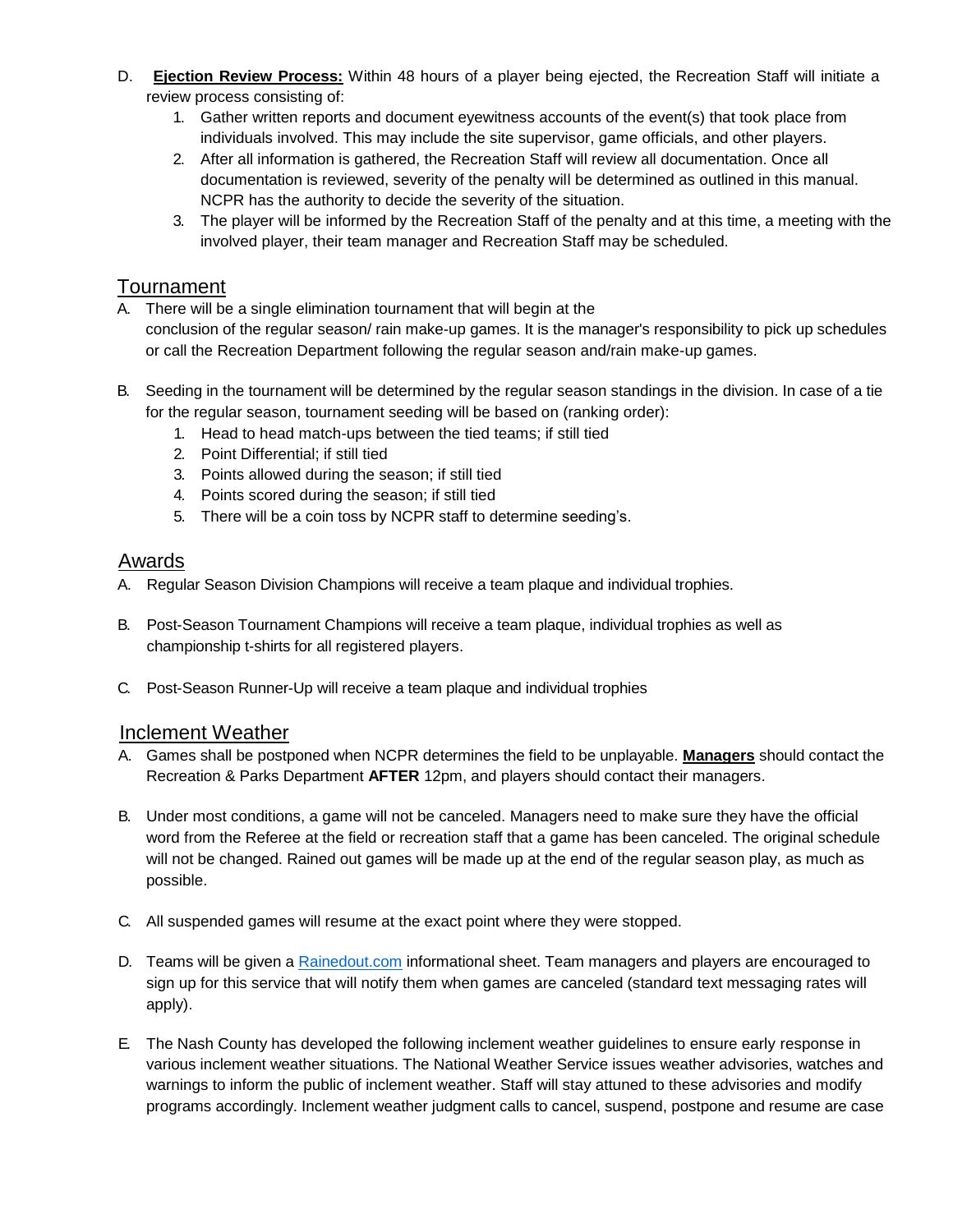by case depending on the forecast, radar development and visual observations of the sky. Should any of the following triggers occur causing undesirable and unsafe conditions; staff will alert the cancelation, suspension or postponement of an activity by using a whistle, air horn or megaphone. Participants, volunteers and other staff will be directed to a safe location until the threat or danger has passed and activities can resume.

Weather events include:

- Extreme Temperatures
- Severe thunderstorm watch or warning
- Lightning
- High winds
- A tornado sighting or warning

# **EXTREME TEMPERATURES**

## **HEAT ADVISORIES**

The heat index ranges issued by the National Weather Service range from little danger from heat; 65 2 - 81 9 too dangerous to health; 106 <sup>9</sup> -115 <sup>9</sup> and above. High air temperatures and relative humidity distress individuals differently. Parents of children, adult participants and staff should take into consideration their own physical health conditions in making the decision to participate in an outdoor activity during a heat advisory. Proper hydration including the use of sunscreen, resting in shaded areas and wearing proper attire will be emphasized.

## **Action:**

## *Staff will monitor heat index levels along with other weather related variables to determine if an activity needs to be postponed.*

## **WINTER WEATHER**

Program modification may take place when temperatures are forecasted to be or fall below 40 degrees. Outdoor activities may be cancelled or moved indoors. If temperatures fall below 40 degrees during an activity, staff will monitor the situation and act if necessary.

#### **Action:**

*In the event of inclement weather involving snow and ice, program modification and a change to facility operating hours may take place. Any closings or adjustments to facility hours will be determined by the County Manager or Recreation Director. Decisions regarding cancellations or adjustments to programs can be made by Recreation staff.*

## **SEVERE THUNDERSTORMS**

Staff will monitor all available weather alerts issued by the National Weather Service, media and what is visibly seen and heard while outdoors. A severe thunderstorm can produce damaging winds up to 58mph with heavy down pours, and possible hail. There is a potential risk of flying debris, localized flooding and lightning strikes.

#### **LIGHTNING AND THUNDER**

Program modification will take place when lightning is detected within 10 miles of the facility by radar, visual monitoring or if thunder is heard. Staff will monitor all available weather alerts issued by the National Weather Service, media and that is seen and heard while outdoors. Lightning is an electric spark discharge in the atmosphere, occurring within a thundercloud, between clouds, or between a cloud and the ground. Lightning is very dangerous and is accompanied by tremendous flashes and roars of thunder. Outdoor activities will be suspended when lightning is detected within 10 miles of the facility. The location of lightning can be determined by the NWS, a storm monitoring device and by counting time between thunder and lightning strikes. Once lightning is seen, count the number of seconds until you hear thunder. Divide the number of seconds by 5. The answer is distance in miles of the lightning. Therefore, 10 miles would be 50 seconds.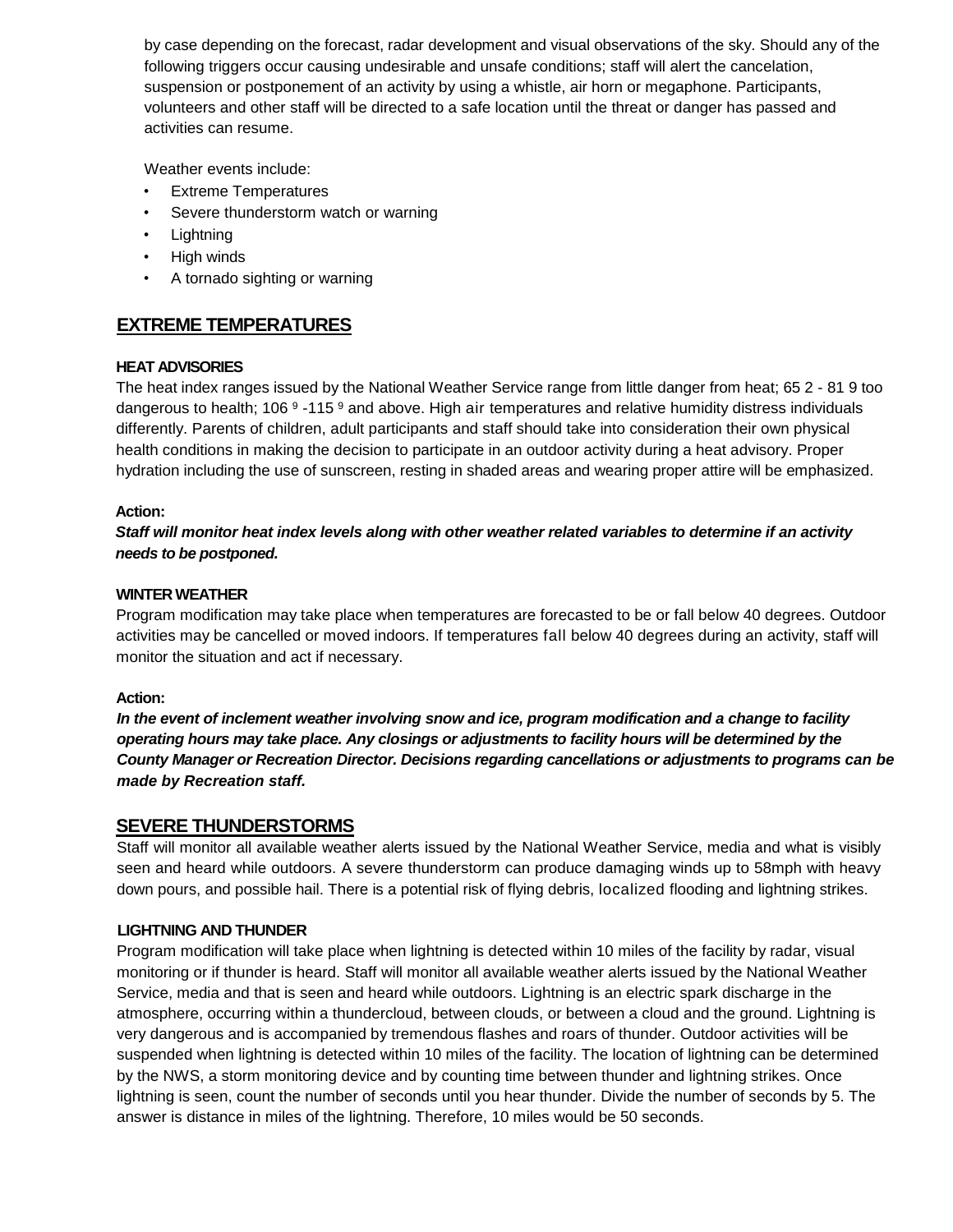## **Action:**

*If lightning is seen, or thunder heard, immediately suspend outdoor activities. Seek shelter\* immediately and avoid trees, canopies, or tents. No activity will resume until there is no less than 30 minutes from the last strike or from the last sound of thunder is heard. Staff will keep track of time to ensure activities are not resumed until it is safe. Once the threat and danger has passed staff will announce that it is safe for the activity or event to resume.*

People who have been struck by lightning do not carry an electric charge. Therefore, it is safe to perform CPR, if needed. Ideally, injured persons are moved into a safe shelter. Lightning-strike victims who show signs of cardiac or respiratory arrest need emergency help.

## WIND

Program modification will take place when strong gusts of wind are detected by radar. Staff will monitor all available weather alerts issued by the National Weather Service, media and take initiative to secure loose objects to prevent objects from becoming airborne projectiles.

## *Action:*

*In conditions of winds reaching 58 MPH or higher (according to NWS weather reports) outdoor activities are to be suspended. All participants and staff will be advised to immediately seek cover indoors or in an enclosed vehicle away from trees or areas where things can become airborne. Once the threat and danger has passed staff will inspect the area to ensure it is safe and announce that it is safe for the activity or event to resume.*

## TORNADO WARNINGS & WATCHES

**A Watch** means there is a potential for a Tornado or the Tornado exists and a **Warning** means it is happening or very likely to happen. Program modification will take place when a tornado warning is issued. Staff will monitor all available weather alerts issued by the National Weather Service and media. Immediate action will be taken to safe guard the health and well-being of all individuals in the immediate area.

#### **Action:**

*When a tornado warning is issued within Nash County, outdoor activities will be suspended. Staff will advise all participants, staff and spectators to immediately move indoors and seek shelter\*. Participants and staff will be directed to an area indoors away from windows and doors. Staff will continue to monitor the location of the tornado and prepare participants to respond. Large gym areas will be avoided at this time. Staff will instruct participants to get under a heavy piece of furniture or inside interior closets if the tornado threatens the immediate area. Participants and staff will assume the protective position by squatting low to the floor and covering their head. Children, visitors and participants may need guidance to prepare for a tornado. Never remove a person from a wheelchair. Have them bend over safely and put their hands over their head. Once the threat and danger has passed staff will check the health and well-being of all participants, contact EMS if there are injuries, access damage and guide participants to safety.*

#### **SHELTER\***

*Shelter is defined as an ideal safe structure or fully enclosed building with plumbing, telephone and electrical service, which aid in grounding the structure. A fully enclosed automobile or school bus with all the windows rolled up is a reasonable shelter, although care must be taken to avoid contact with any metal inside the vehicle. Golf carts and convertible cars are not safe shelters. Dugouts and golf shelters are not safe shelters and are not grounded for the effects of lightening.*

*Avoid the use of shower facilities for shelter and do not use showers or plumbing during a thunderstorm; electrical current from lightening can enter the building through plumbing connections. It is also unsafe to stand*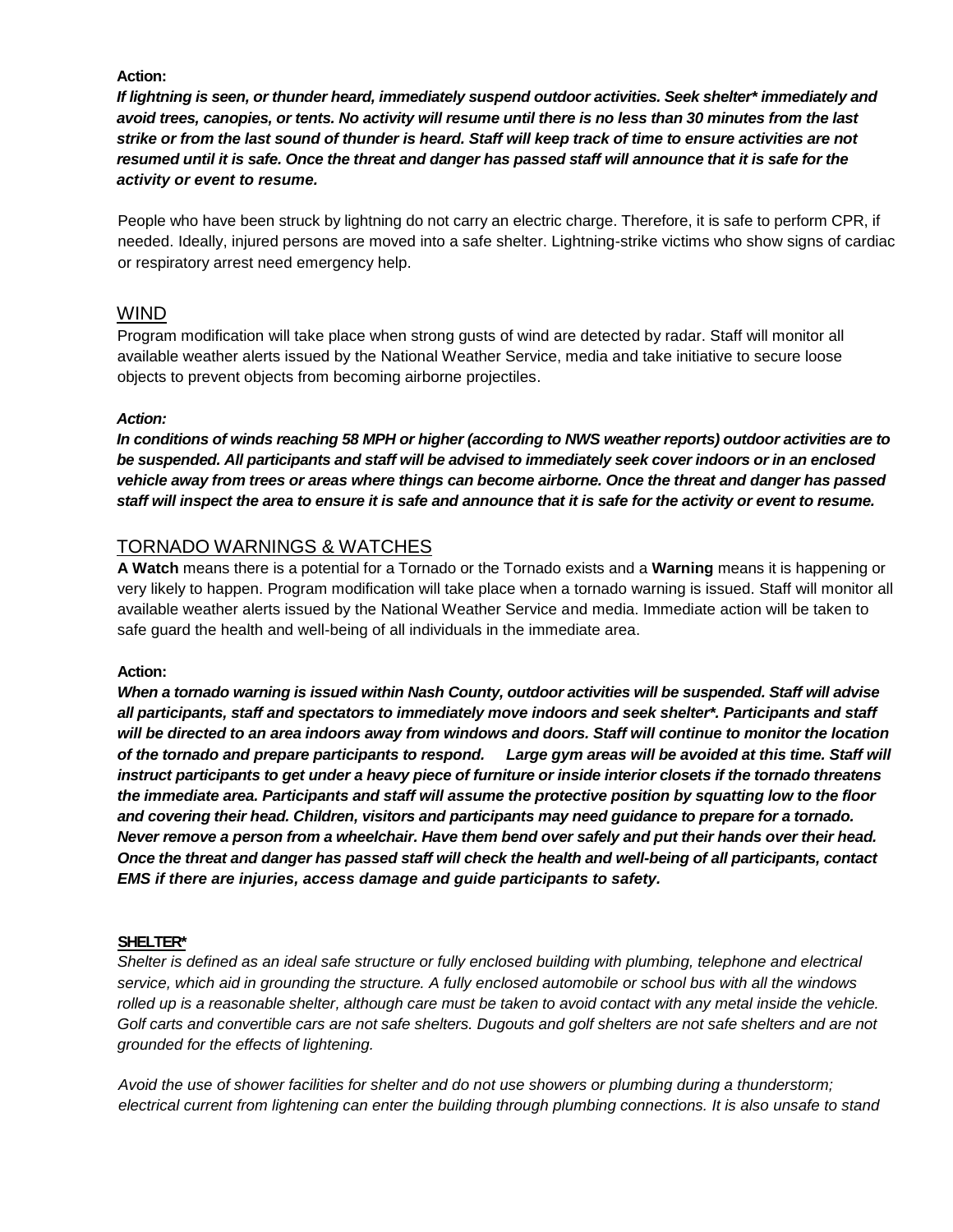*near utilities or use a landline telephone during a thunderstorm because of the risk of the current traveling through the lines. Cellular and cordless telephones are safe.*

*If a suitable safe shelter is not available, it is best to avoid tall objects (trees, light poles, etc) that allow lightning an easy path to the ground. It is important to avoid being the tallest object. In an open field, people should crouch with their legs together, the weight on the balls of their feet, arms wrapped around their knees, and head down with their ears covered. The person should minimize contact with the ground and should not lie flat.*